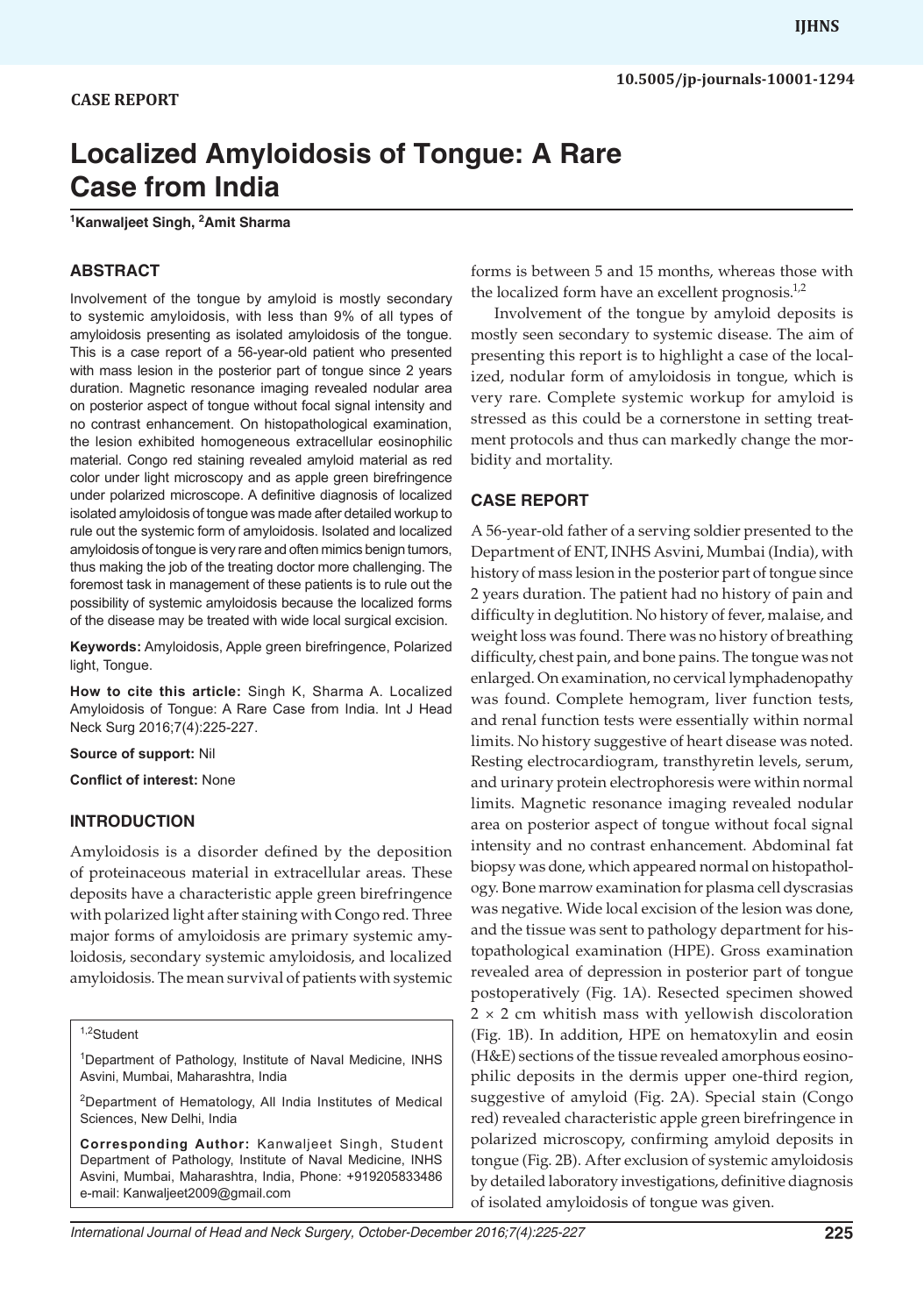

**Figs 1A and B:** (A) Area of depression seen in posterior part of patient's tongue after mass lesion resection; and (B) Diffuse yellow discolored area noted on gross examination of resected specimen

# **DISCUSSION**

In 1854, Rudolph Virchow named it amyloid based on color after staining these proteins with iodine and sulfuric acid. In approximately 12 to 90% of the amyloidosis patients (both systemic and localized form of the disease), head and neck region is known to be affected.<sup>3</sup> In oral cavity, involvement of tongue is the most frequent site, followed by the floor of the mouth, buccal mucosa, and lower lip region.<sup>4</sup> It also affects pharynx, orbital sinuses, larynx, and salivary glands. $5$ 

It has been documented that most patients with tongue involvement have systemic amyloidosis;<sup>6</sup> however, localized amyloidosis is a rare type of amyloidosis which is not associated with either multiple myeloma or systemic amyloidosis and which does not usually progress to systemic amyloidosis. Cases of localized tongue amyloidosis are extremely rare, with not more than 30 cases being reported in the literature so far.<sup>7</sup>

In the review of 236 cases of amyloidosis, Kyle and Bayrd<sup>2</sup> found only 22 cases (9%) of localized form. Kerner et al<sup>1</sup> observed that localized amyloidosis did not evolve to primary or secondary systemic amyloidosis or multiple myeloma. Our present case also showed similar features as were reported in the above studies.

Macroglossia, difficulty in swallowing, respiratory difficulty, and tongue protrusion beyond the alveolar ridge are the typical presenting features of localized amyloidosis of tongue.<sup>8</sup> This is in contrast to our patient who did not have these presenting features and presented with swelling in back part of tongue, which shows variation and diversity in the modes of presentation of these patients.

Symptoms of systemic amyloidosis vary from constitutional symptoms like fatigue, unexplained weight loss, and loss of appetite to the features mimicking other medical conditions like swelling of the ankles and legs, shortness of breath, unexplained bruising around the eyes, numbness or tingling in the hands and feet.<sup>9</sup> It is of



**Figs 2A and B:** (A) Hematoxylin and eosin (H&E) stain showing eosinophilic, amorphous, hyaline, and acellular material deposition, extracellularly in the dermis – amyloid deposits (H&E, 10×); and (B) Congo red stain showing apple green birefringence of amyloid on polarized light (Congo red, 40×)

utmost importance to distinguish systemic amyloidosis from localized amyloidosis, as complete clinicopathological and management profile varies. The former usually has a good prognosis and recurrence is rare following excision.<sup>10</sup> Conversely, most patients diagnosed with systemic amyloidosis die within a year.<sup>3</sup>

The differentiation between these forms of amyloidosis can be done by carrying out extensive laboratory investigations, which include serum and urine electrophoresis to detect Bence–Jones proteins and by doing a bone marrow examination for plasma cell dyscrasias.<sup>11</sup> According to Dr G. Gallo's experience, abdominal fat biopsy gave 94% success rate in cases with presence of systemic amyloidosis.<sup>12</sup> Our patient did not show any of the above features, thus ruling out the possibility of systemic amyloidosis.

# **CONCLUSION**

Isolated and localized amyloidosis of tongue is very rare and often mimics benign tumors, thus making job of the treating doctor more challenging. The foremost task in management of these patients is to rule out the possibility of systemic amyloidosis because the localized forms of the disease may be treated with wide local surgical excision. The prognosis of the patients with localized amyloidosis is not fully clear, considering the rarity of the disease. So careful follow-up of these patients is advised to monitor its progression. Contribution of new cases is required to study larger sets of these patients to establish the treatment protocol.

# **REFERENCES**

- 1. Kerner MM, Wang MB, Angier G, Calcaterra TC, Ward PH. Amyloidosis of the head and neck – a clinicopathologic study of the UCLA experience, 1955-1991. Arch Otolaryngol Head Neck Surg 1995 Jul;121(7):778-782.
- 2. Kyle RA, Bayrd ED. Amyloidosis: review of 236 cases. Medicine 1975 Jul;54(4):271-299.